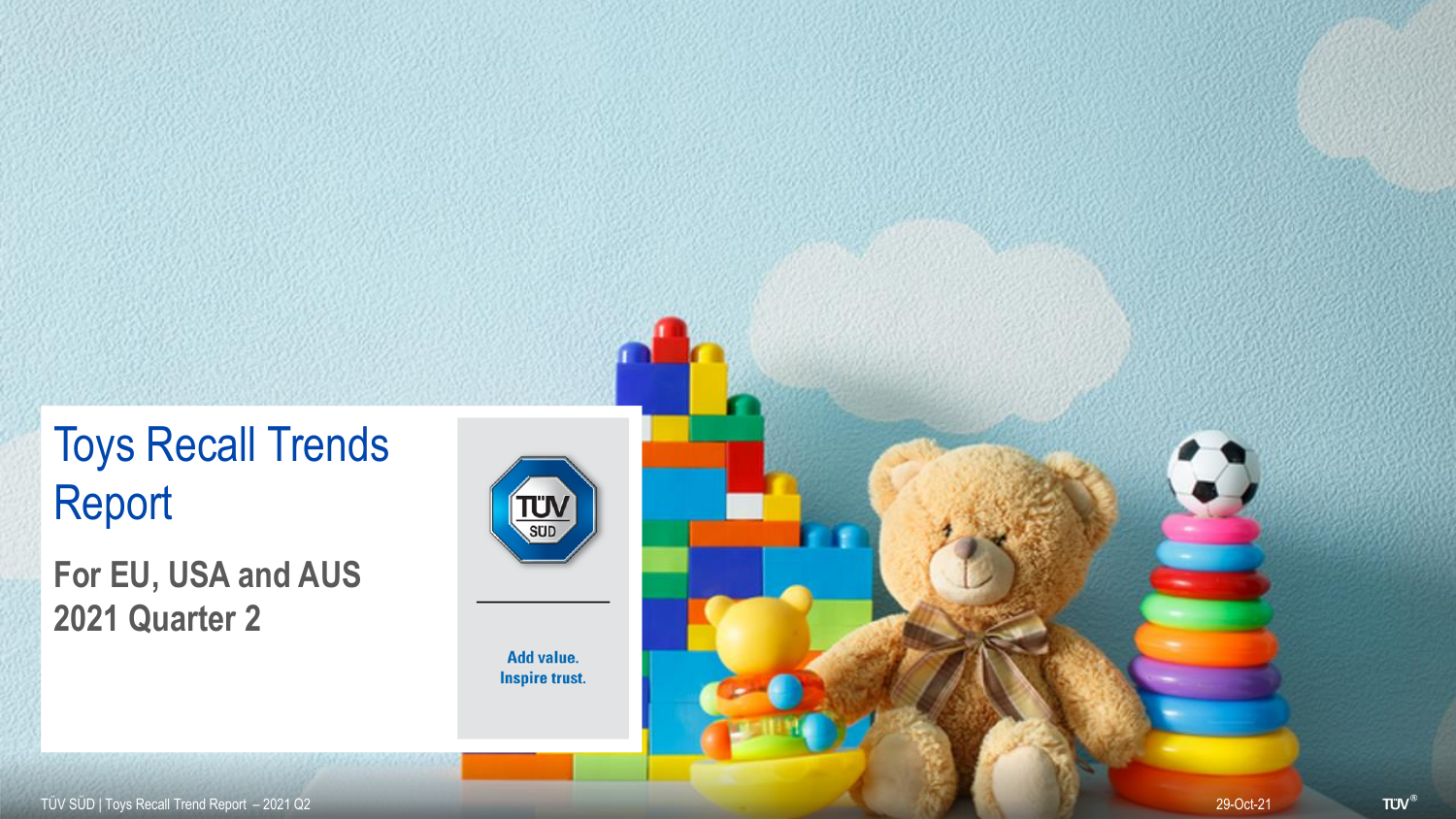

**European Union – Safety Gate**

USA – Consumer Product Safety Commission (CPSC)

Australia – Product Safety Australia (PSA)

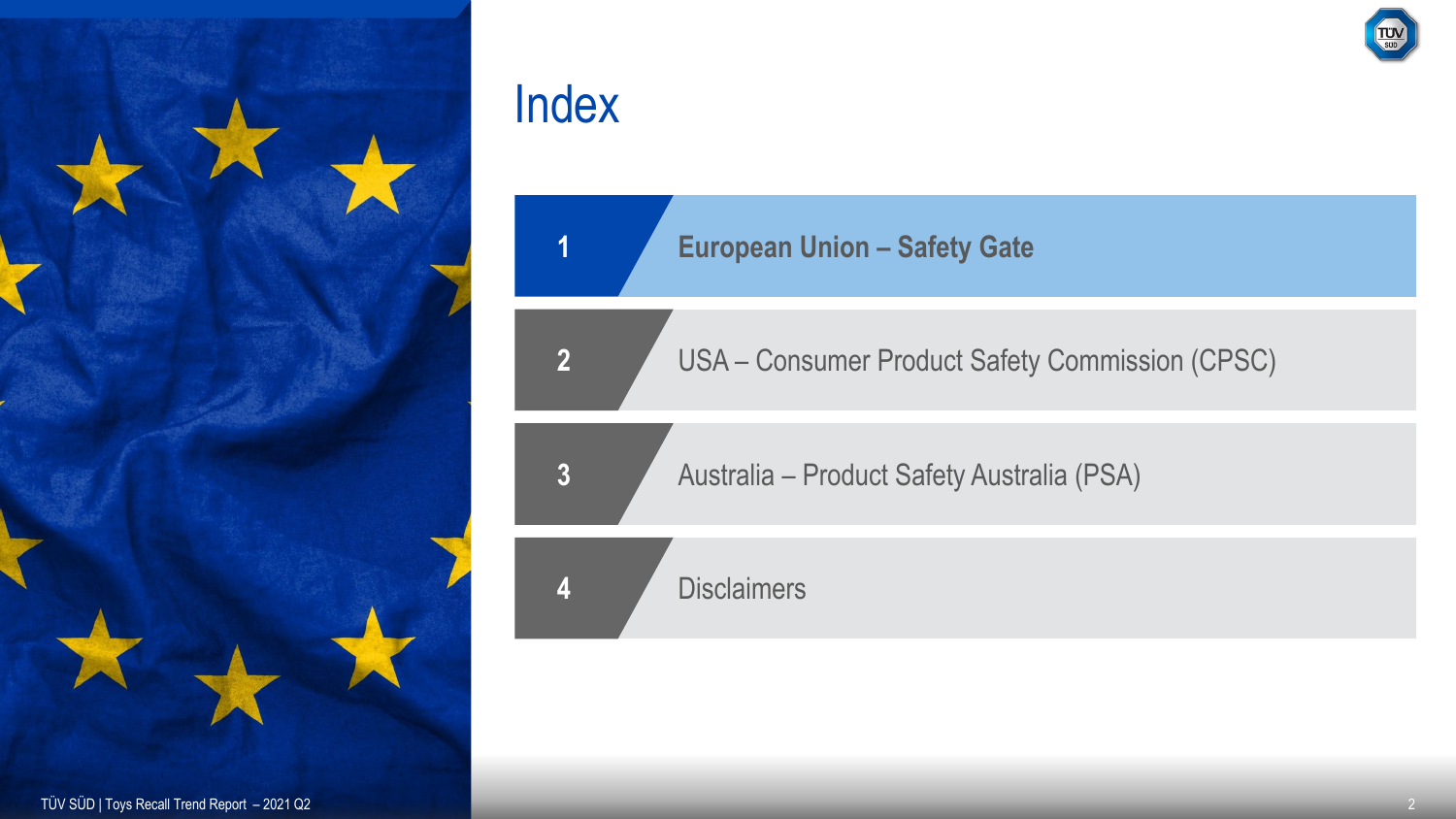

### EU – Type of Risks & Number of Cases Reported  $x + x + x$ <br>
\* \* \* \*

| $\bullet$ .<br>眉<br><b>Chemical risks</b> |                             | <b>Physical risks</b> |                             | . .<br><b>Chemical and</b><br>T<br><b>Physical risks</b> |                             |
|-------------------------------------------|-----------------------------|-----------------------|-----------------------------|----------------------------------------------------------|-----------------------------|
| Type of risks                             | No. of<br>cases<br>reported | <b>Type of risks</b>  | No. of<br>cases<br>reported | <b>Type of risks</b>                                     | No. of<br>cases<br>reported |
| <b>Phthalates</b>                         | 27                          | Choking               | 17                          | Phthalates, choking                                      |                             |
| Nitrosamines & nitrosatable               | 10                          | Choking, injuries     |                             |                                                          |                             |
| substances                                |                             | <b>Injuries</b>       | 4                           |                                                          |                             |
| Phosphates                                | 3                           | Entrapment, injuries  | $\overline{2}$              |                                                          |                             |
| Lead                                      |                             | Strangulation         | $\overline{2}$              |                                                          |                             |
| Colorants                                 |                             | Damage to hearing     |                             |                                                          |                             |
| Citric acid                               |                             | <b>Burns</b>          |                             |                                                          |                             |
| <b>Boron</b>                              | $\overline{2}$              | Burns, injuries       |                             |                                                          |                             |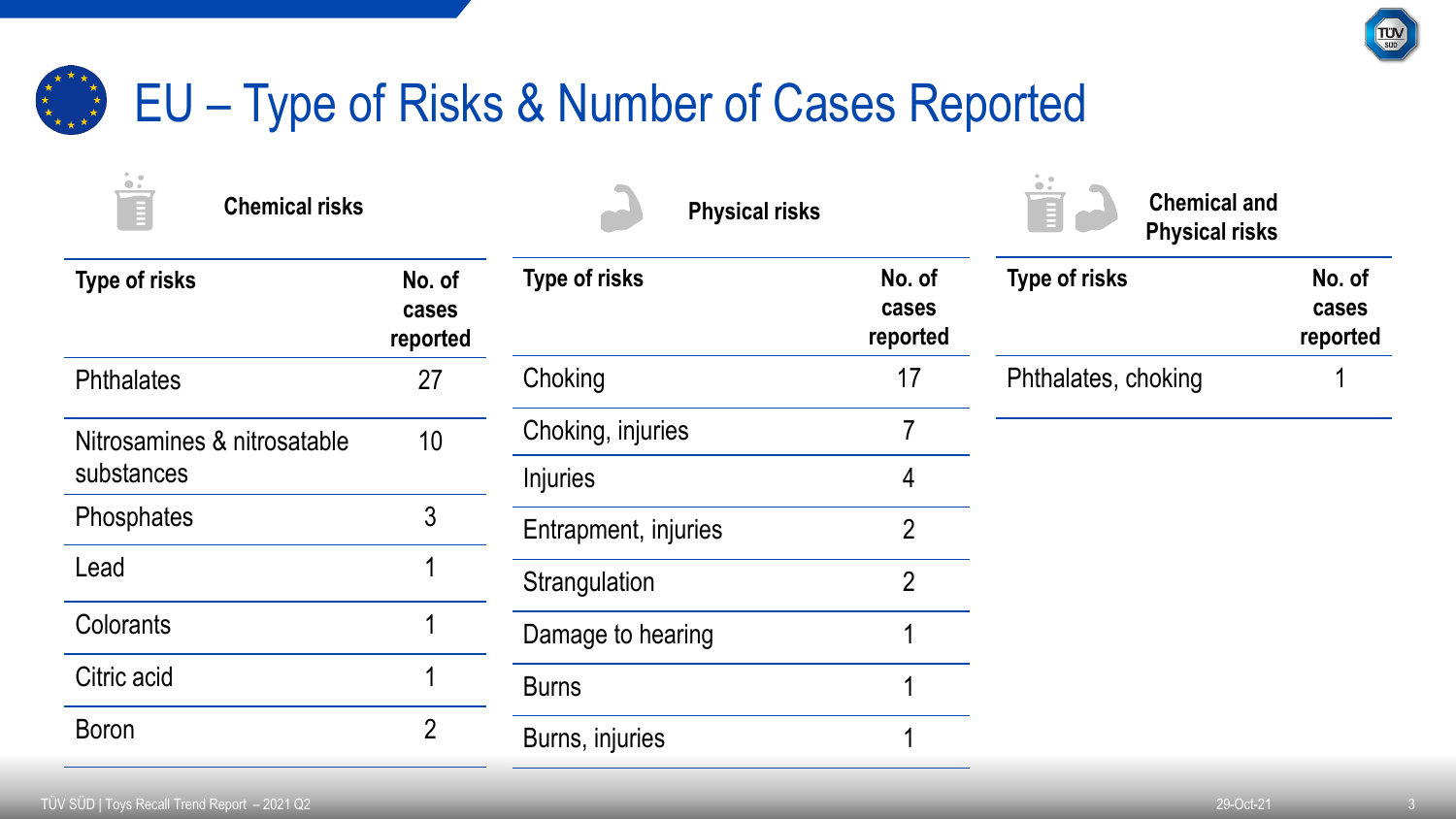

# EU – Countries / Territories with Most Notifications Submitted

- For this quarter, 13 of the 30 EEA member countries submitted a total of 81 notifications for toy products.
- The top 10 notifying countries are listed on the right, with the number of notifications by each country.
- Poland has the highest number of notifications (39), followed by Slovakia (9) and Cyprus (8).

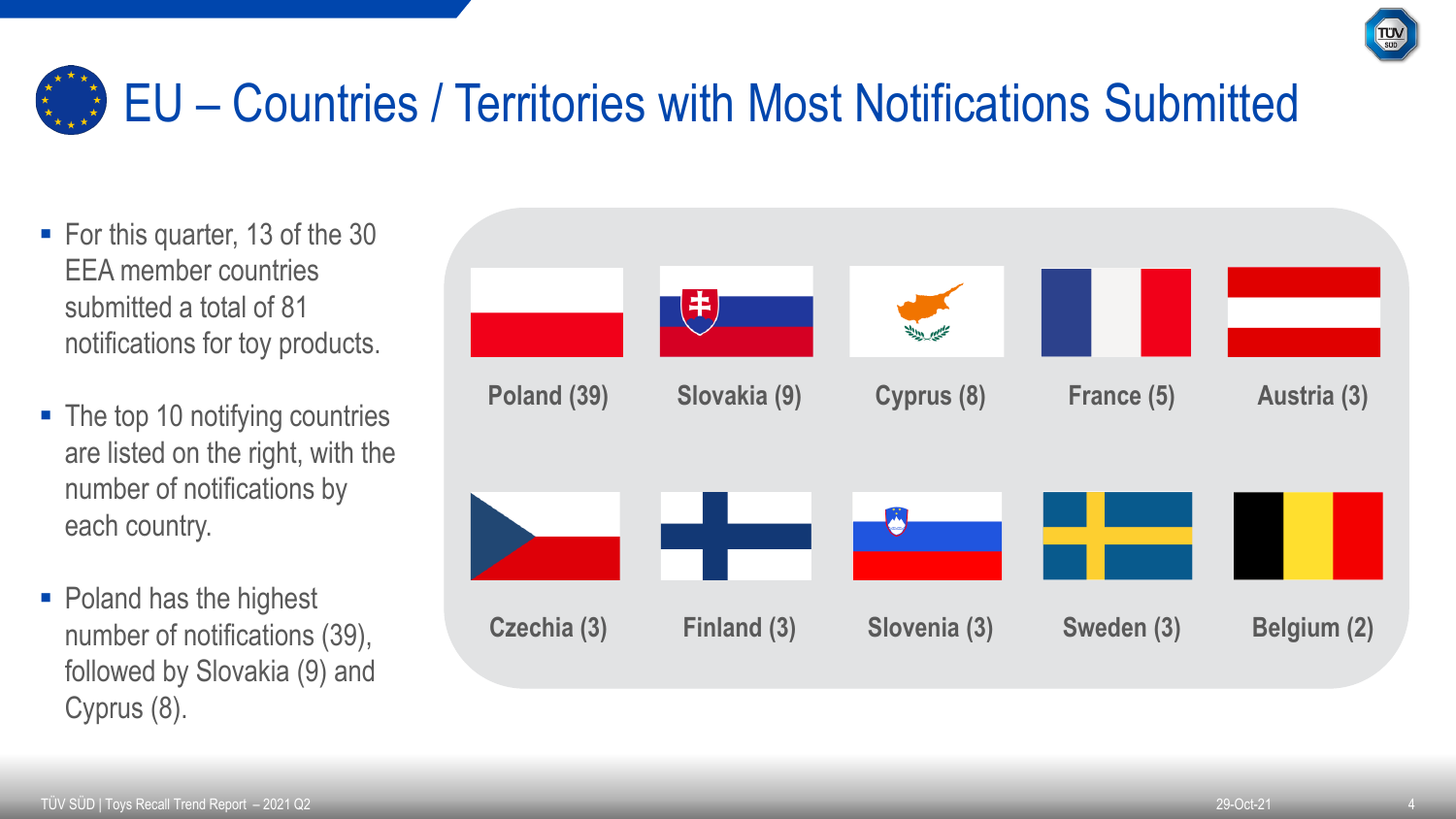

## EU – Countries / Territories with Most Notifications Submitted \* \* \*

■ Other EU countries include: Germany, Iceland and the Netherlands with 1 notification each.



**Other EU countries (3)**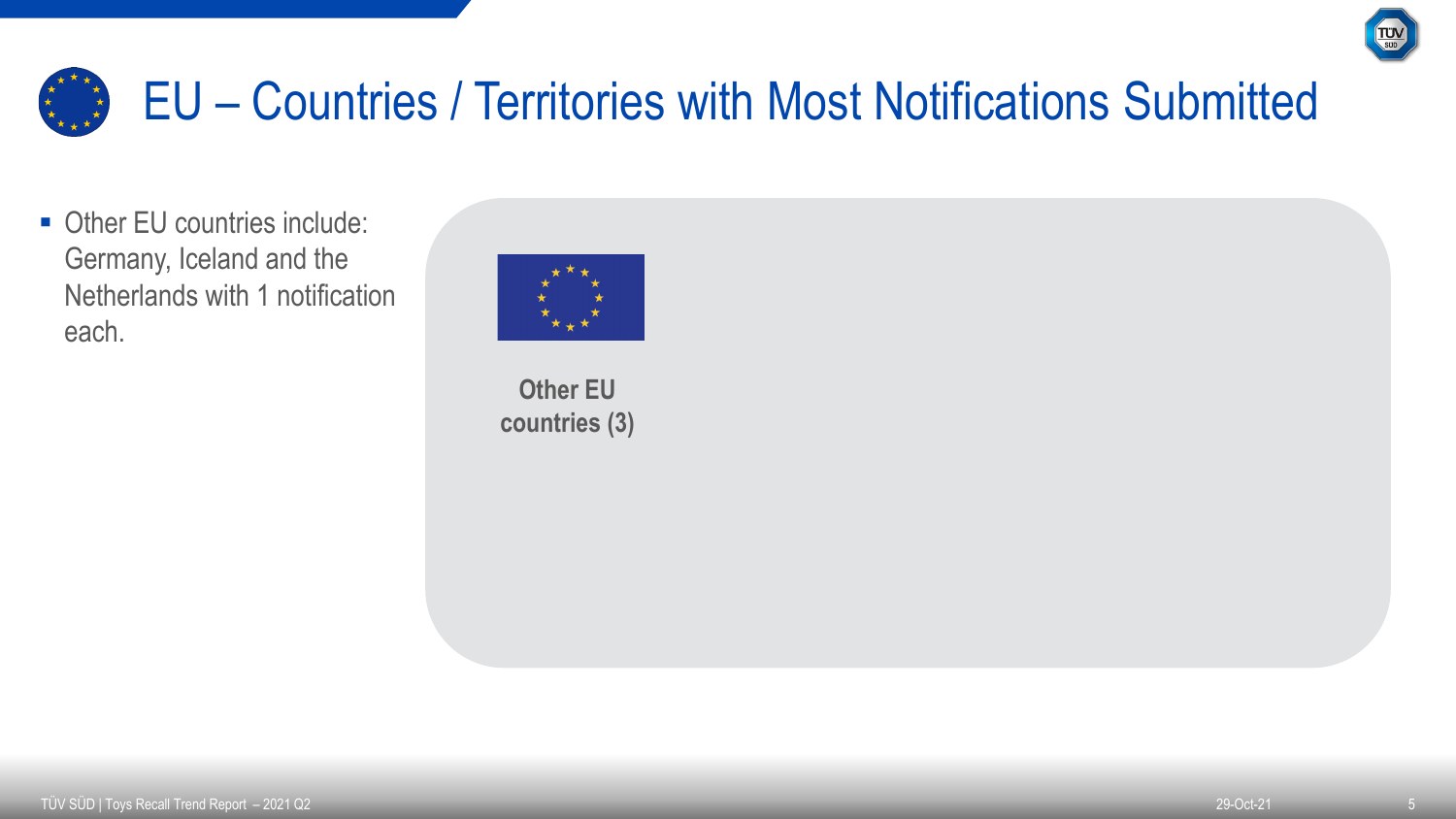

**European Union – Safety Gate** 

**2 USA – Consumer Product Safety Commission (CPSC)**

**3** Australia – Product Safety Australia (PSA)

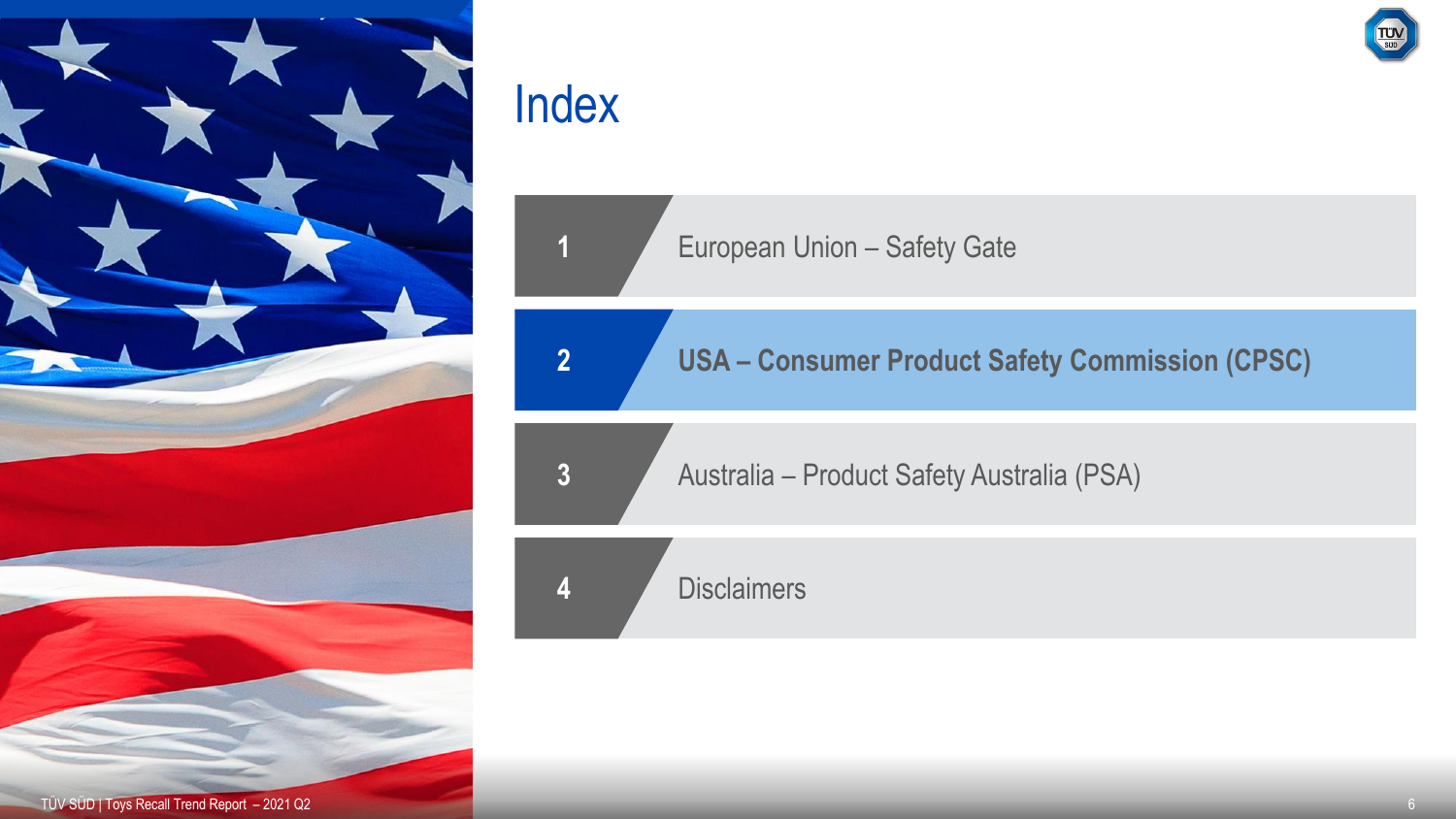





*\*Hardlines, softlines, toys & children's products*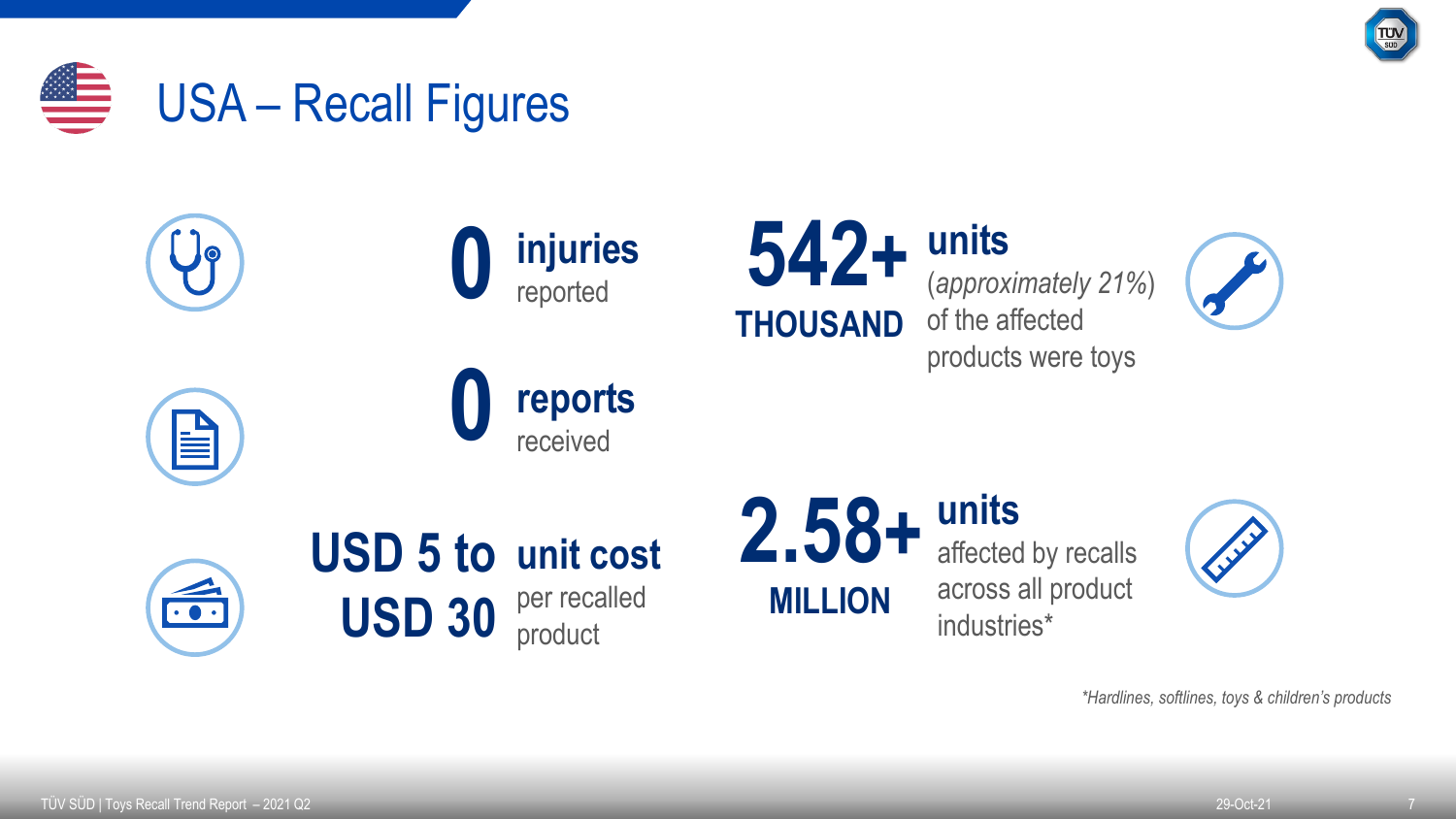

# USA – Type of Risks & Number of Cases Reported

| <b>Type of risks</b>        |              | No. of cases<br>reported |
|-----------------------------|--------------|--------------------------|
| Choking                     |              | ŋ                        |
| Choking, Chemical (Battery) | $\mathbb{R}$ |                          |
| Chemical (Lead)             | 囚            |                          |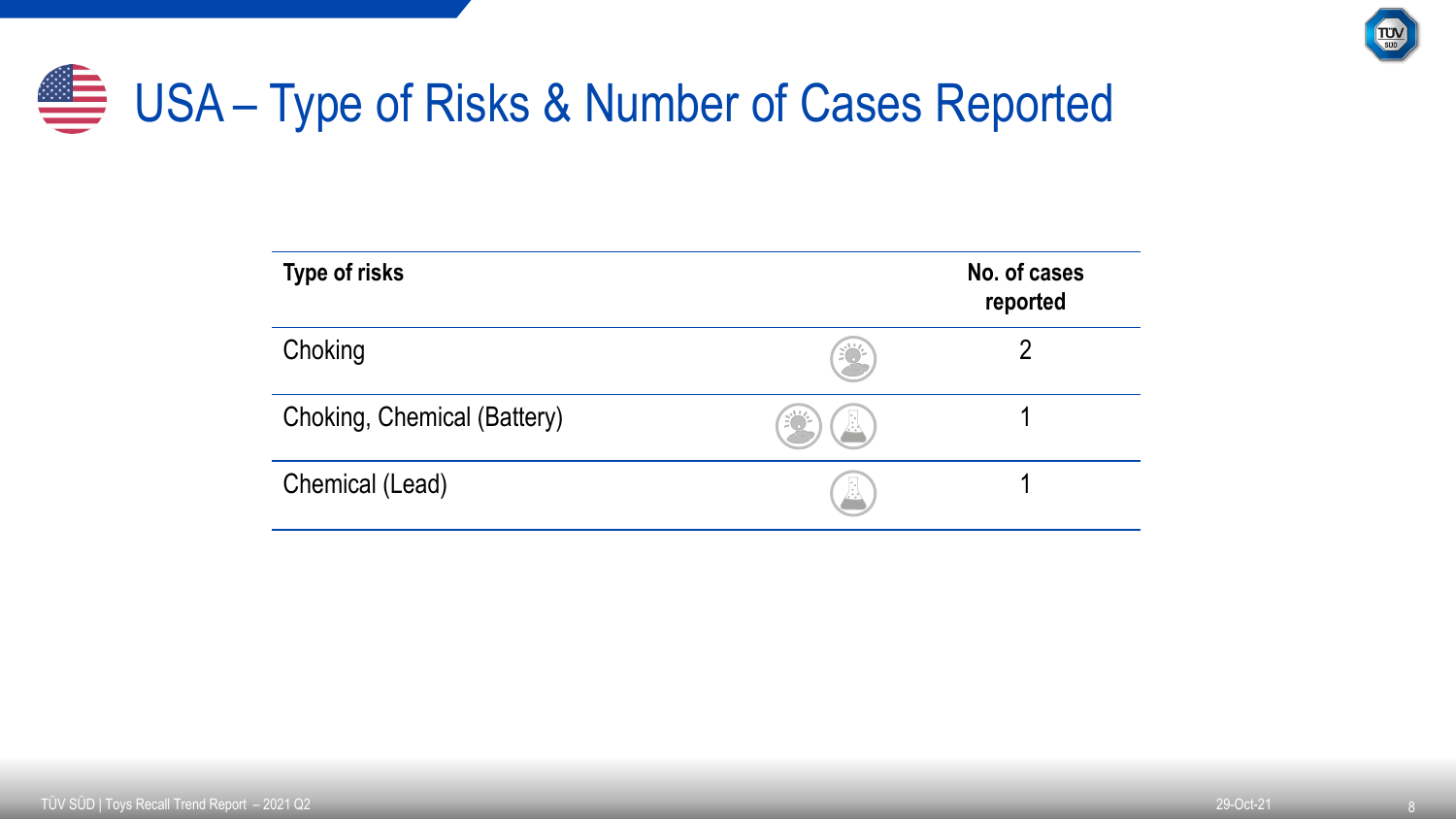

**European Union – Safety Gate** 

USA – Consumer Product Safety Commission (CPSC)

**Australia – Product Safety Australia (PSA)**

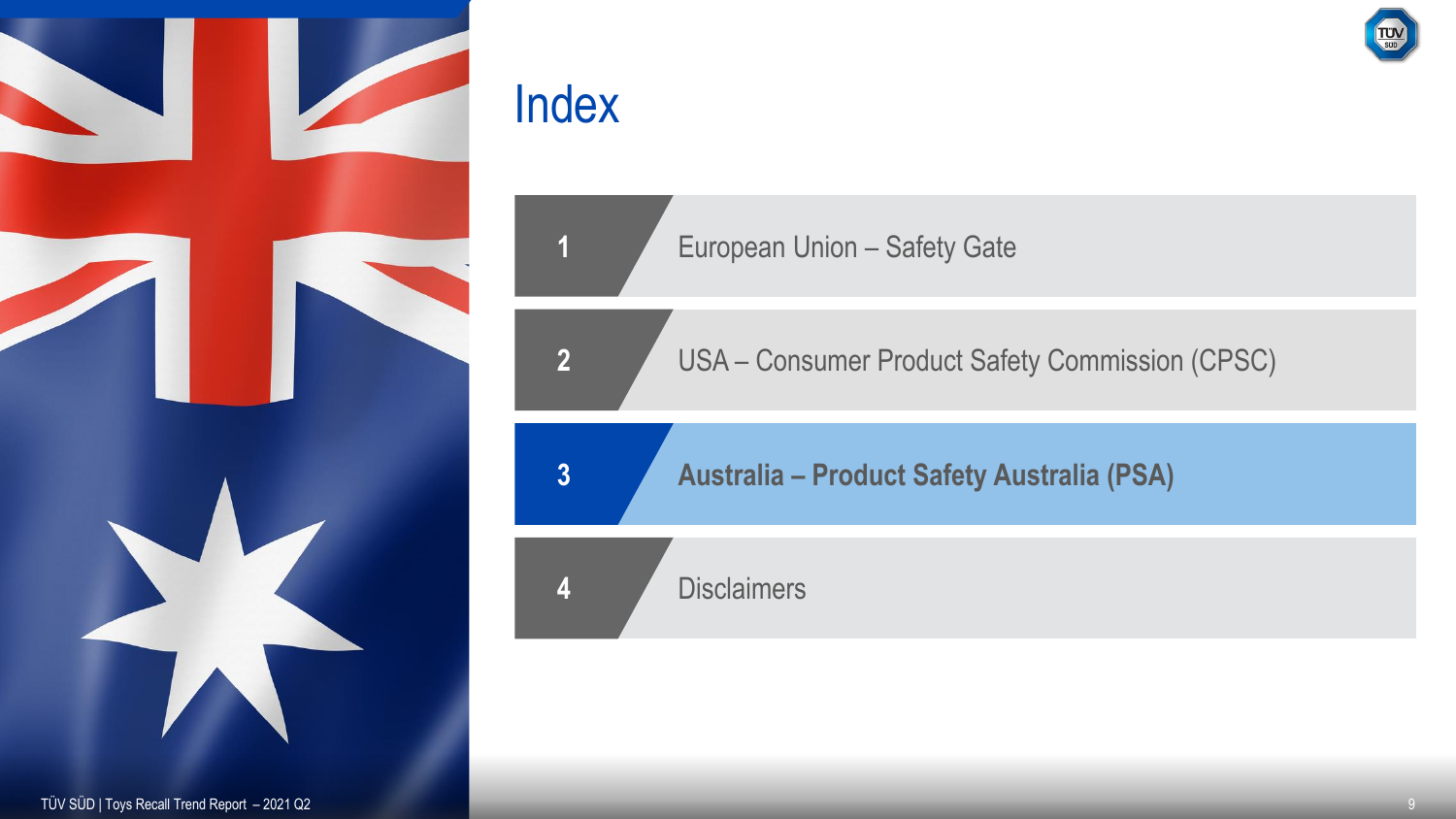

## K & AUS – Type of Risks & Number of Cases Reported

| <b>Type of risks</b>     | No. of cases<br>reported |
|--------------------------|--------------------------|
| Choking                  |                          |
| Choking, injury or death |                          |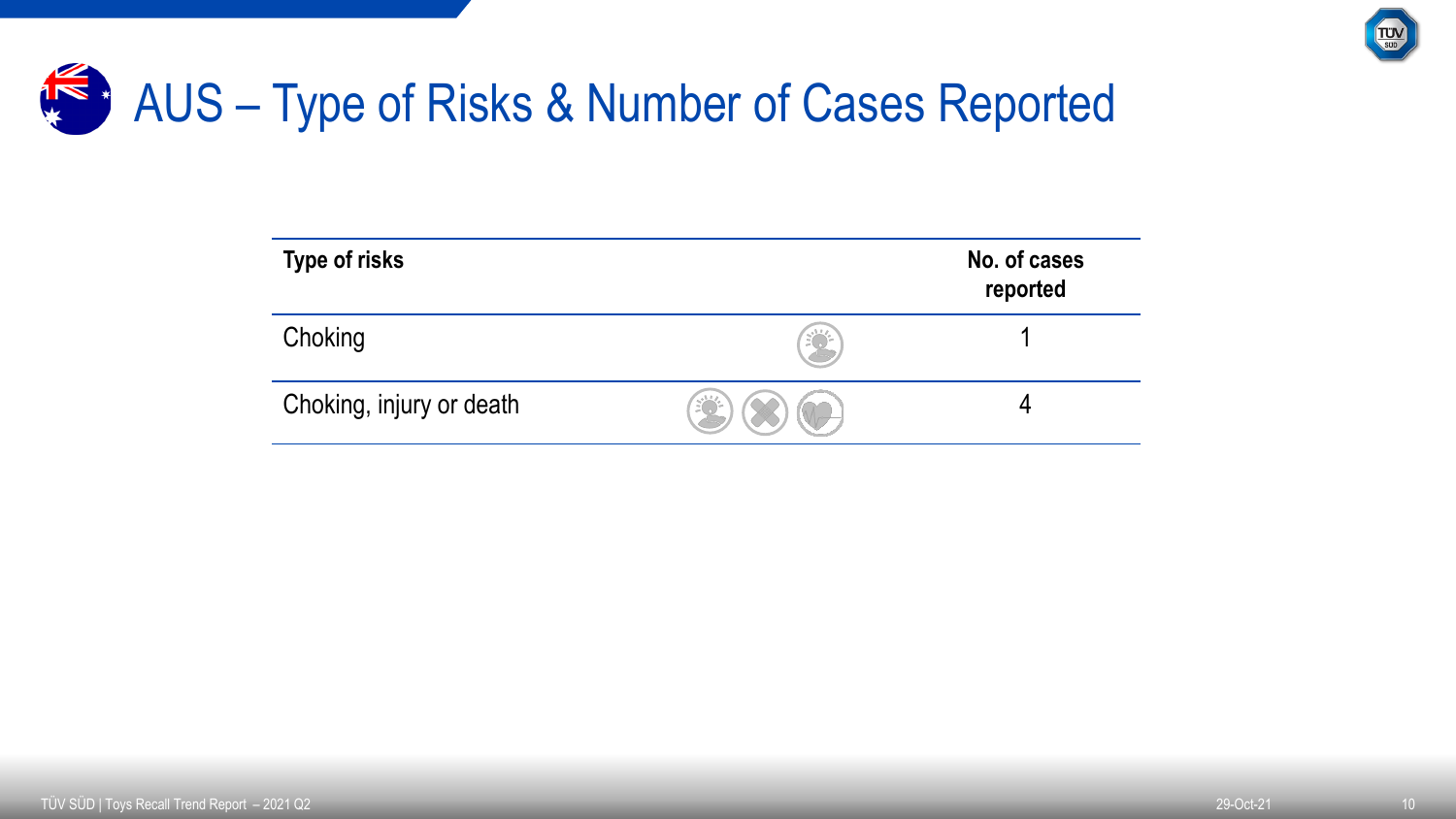

European Union – Safety Gate

USA – Consumer Product Safety Commission (CPSC)

Australia – Product Safety Australia (PSA)

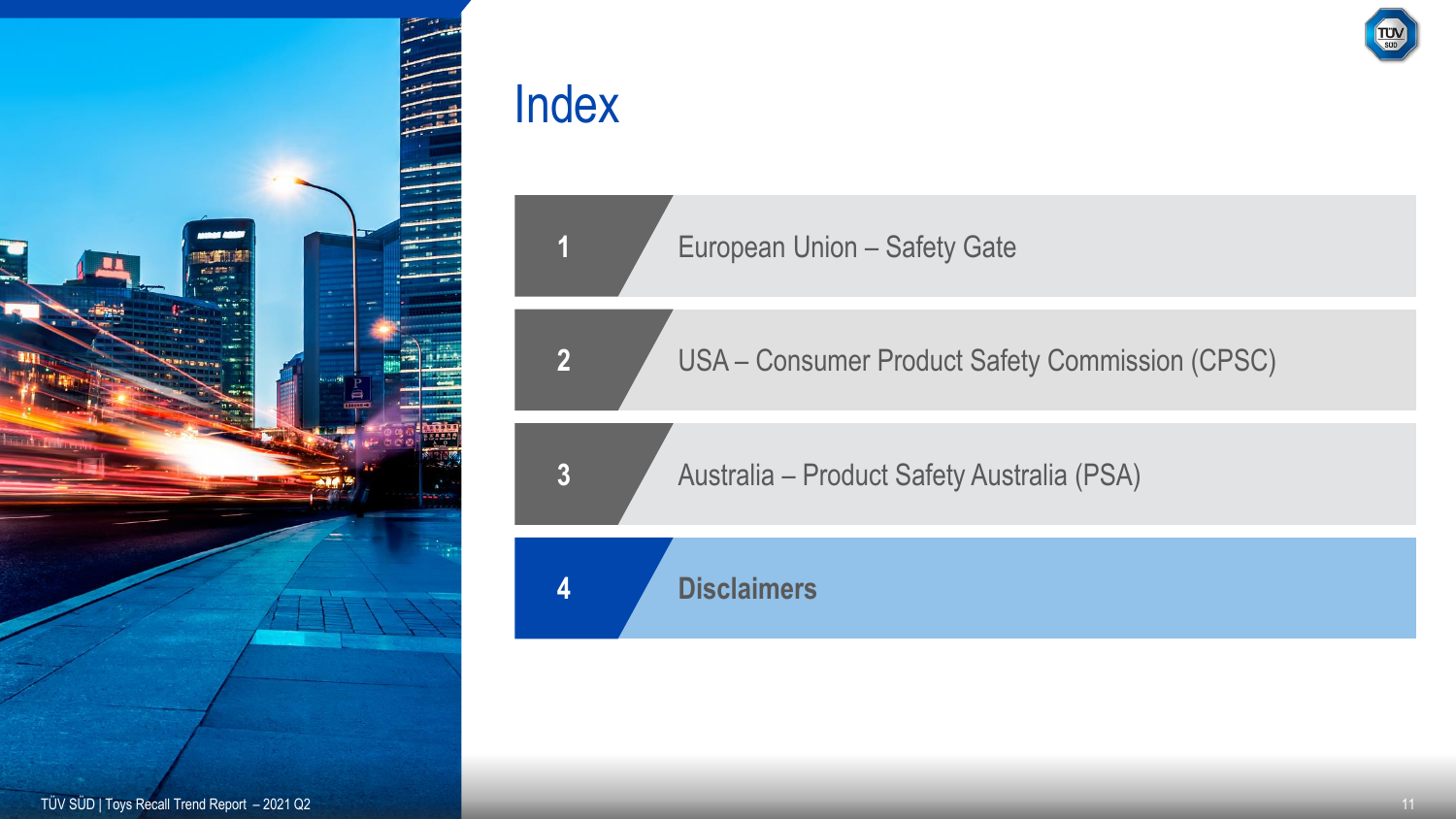

# **Disclaimers**

#### **General Disclaimer**

All reasonable measures have been taken to ensure the quality, reliability, and accuracy of the information in the content. However, TÜV SÜD is not responsible for the third-party content contained in this publication. TÜV SÜD makes no warranties or representations, expressed or implied, as to the accuracy or completeness of information contained in this publication. This publication is intended to provide general information on a particular subject or subjects and is not an exhaustive treatment of such subject(s). Accordingly, the information in this publication is not intended to constitute consulting or professional advice or services. If you are seeking advice on any matters relating to the information in this publication, you should – where appropriate – contact us directly with your specific query or seek advice from qualified professional people. TÜV SÜD ensures that the provision of its services meets independence, impartiality and objectivity requirements. The information contained in this publication may not be copied, quoted, or referred to in any other publication or materials without the prior written consent of TÜV SÜD. All rights reserved © 2021 TÜV SÜD.

### **Confidentiality Clause**

All information contained in this PDF provided by TÜV SÜD shall be treated confidential. The customer undertakes (i) not to disclose this information to third parties without TÜV SÜD's prior approval, (ii) to make it available to its employees only on a need-to-know basis and (iii) to use it only for the purpose for which it was provided.